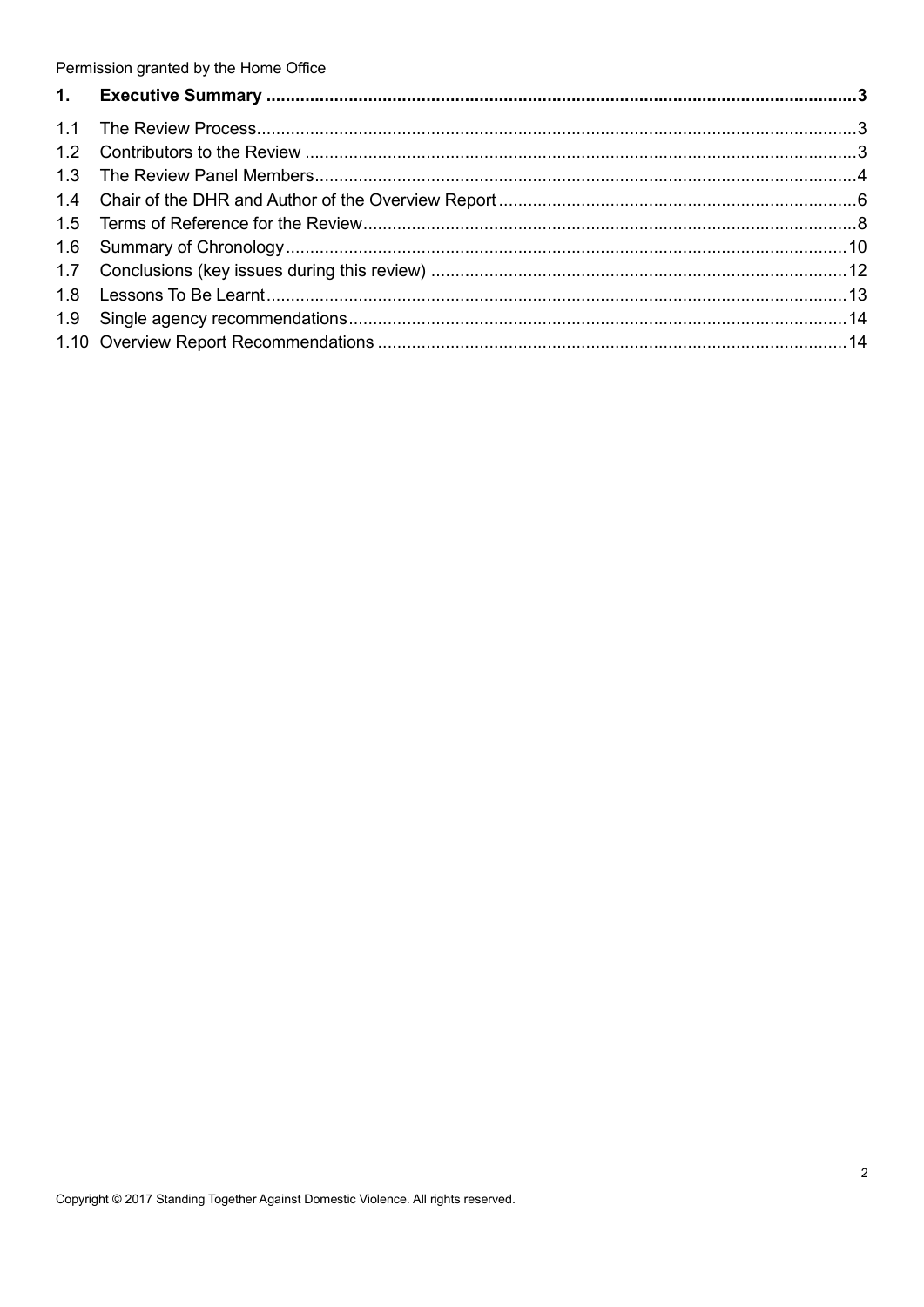## **1. Executive Summary**

### <span id="page-2-1"></span><span id="page-2-0"></span>**1.1 The Review Process**

- 1.1.1 This summary outlines the process undertaken by Safer Croydon Partnership Domestic Homicide Review (DHR) panel in reviewing the homicide of Adult J who was a resident in their area.
- 1.1.2 The following pseudonyms have been in used in this review for the victim, perpetrator and victim's family to protect their identities and those of their family members:

The victim: Adult J - Aged 36 at time of her death, a white Romanian woman

The perpetrator and housemate of victim: Adult K - Aged 34 at time of homicide, a white Romanian man

Niece of the victim: Adult X

Nephew of the victim: Adult Y

- 1.1.3 Criminal proceedings were completed in March 2018. Adult K pleaded guilty to the murder of Adult J. He was sentenced to Life Imprisonment, with a recommendation that he serve at least 20 years. There was no additional penalty in relation to the separate counts of assault on Adult J's niece and nephew.
- 1.1.4 The process began with an initial meeting of the Community Safety Partnership when the decision to hold a domestic homicide review was agreed. The Home Office were informed of the decision on 18 August 2017. All agencies that potentially had contact with victim/perpetrator prior to the point of death were contacted and asked to confirm whether they had involvement with them.

### <span id="page-2-2"></span>**1.2 Contributors to the Review**

1.2.1 This Review has followed the statutory guidance for Domestic Homicide Reviews 2016 issued following the implementation of Section 9 of the Domestic Violence Crime and Victims Act 2004. On notification of the homicide agencies were asked to check for their involvement with any of the parties concerned and secure their records. An initial meeting was held to discuss the findings of the agencies. There was very limited information known to local agencies. There were no previous concerns that any party had been subject to any reports of safeguarding or domestic abuse concerns. Guided by the CSP requirement to have a tightly focused review, the panel decided that it was not proportionate to request Individual Management Reviews (IMRs) from the agencies. A total of 12 agencies were contacted to check for involvement with the parties concerned with this review. Nine agencies returned a nil contact, and three agencies provided chronologies only, due to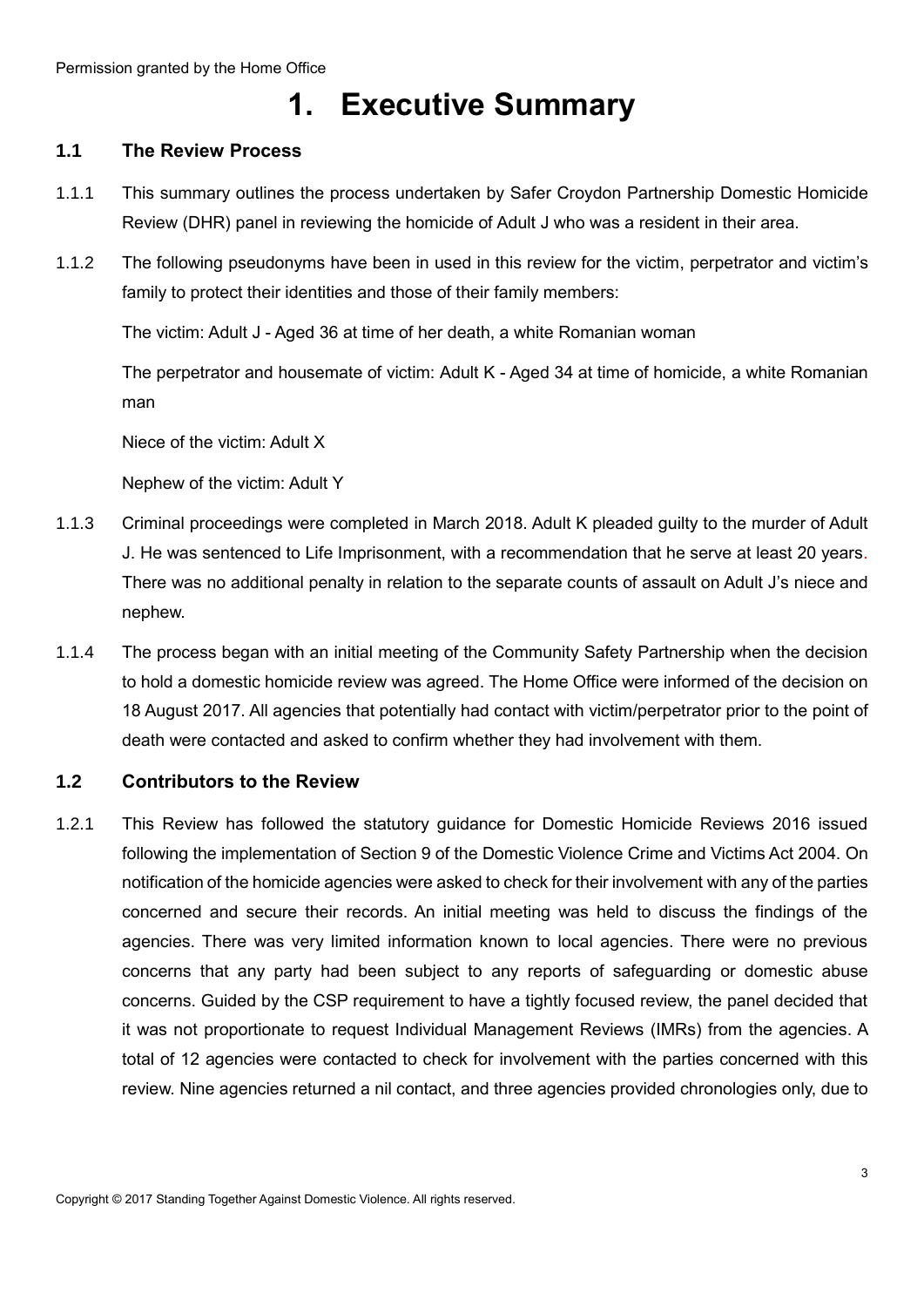the brevity of their involvement. The chronologies were combined and a narrative chronology written by the Overview Report Writer.

1.2.1 The following agencies had contact with either the victim and/or perpetrator and their contributions to this Review are:

| <b>Agency</b>                      | <b>Contribution</b>                                |
|------------------------------------|----------------------------------------------------|
| Croydon Clinical                   | Chronology                                         |
| Commissioning Group (CCG)          |                                                    |
| (for the General Practice)         |                                                    |
| <b>Croydon Health Services</b>     | Chronology                                         |
| (CHS)                              |                                                    |
| <b>Metropolitan Police Service</b> | Case Summary and Chronology                        |
| (MPS)                              |                                                    |
| <b>UK Border Force</b>             | None (MPS Records show that this agency had at     |
|                                    | least two contacts during the period under review) |

### <span id="page-3-0"></span>**1.3 The Review Panel Members**

1.3.1 The Review Panel Members were:

| <b>Panel Member</b>     | <b>Job Title</b>                                                                 | Organisation                                             |
|-------------------------|----------------------------------------------------------------------------------|----------------------------------------------------------|
| Dr Shade Alu            | Designated Doctor for<br>Safeguarding Children and<br><b>Child Death Reviews</b> | <b>NHS Croydon Clinical</b><br>Commissioning Group (CCG) |
| <b>Caroline Birkett</b> | <b>Head of Service</b>                                                           | <b>Victim Support</b>                                    |
| Rachel Blaney           | Lead Nurse for Safeguarding<br><b>Adults at Risk</b>                             | <b>NHS Croydon Clinical</b><br>Commissioning Group (CCG) |
| Eoin Bolger             | <b>Senior Operations Manager</b>                                                 | <b>Turning Point</b>                                     |
| Melanie Gamsu           | <b>Quality Assurance Officer</b>                                                 | London Borough of Croydon -<br><b>Adult Social Care</b>  |
| Ciara Goodwin           | Domestic Abuse & Sexual<br><b>Violence Coordinator</b>                           | London Borough of Croydon                                |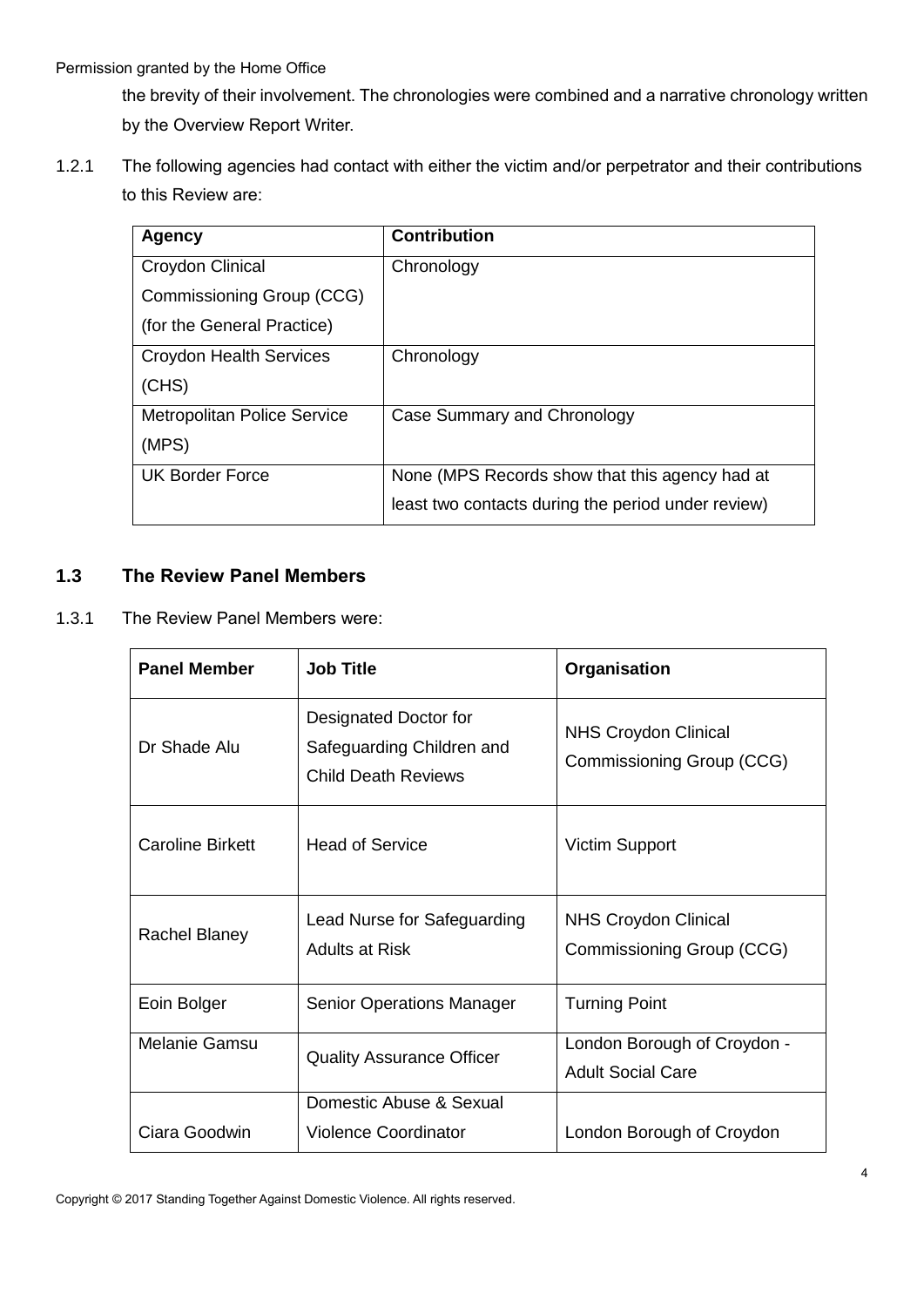| Sarah Hayward         | <b>Director Violence Reduction</b><br><b>Network</b>        | London Borough of Croydon                                                                           |
|-----------------------|-------------------------------------------------------------|-----------------------------------------------------------------------------------------------------|
| Alison Kennedy        | <b>Operations Manager</b>                                   | Croydon FJC (Domestic Abuse<br>Agency)                                                              |
| Estelene Klaasen      | Named Safeguarding Nurse                                    | <b>Croydon Health Services NHS</b><br><b>Trust</b>                                                  |
| Richard McDonagh      | Detective Inspector                                         | <b>Metropolitan Police Service</b><br>(MPS) - Croydon Borough<br><b>Community Safety Unit (CSU)</b> |
| Angela Middleton      | Patient Safety Lead, Mental<br>Health                       | <b>NHS England</b>                                                                                  |
| Jenny Moran           | <b>Quality Assurance Officer</b>                            | London Borough of Croydon<br><b>Adult Support Services</b>                                          |
| <b>Yvonne Murray</b>  | Head of Tenancy and<br>Caretaking                           | London Borough of Croydon<br>Housing                                                                |
| <b>Sean Oliver</b>    | <b>Safeguarding Coordinator Adult</b><br><b>Social Care</b> | London Borough of Croydon -<br><b>Adult Social Care</b>                                             |
| <b>Carl Parker</b>    | Partnership and Analyst Officer                             | Safer Croydon Community<br><b>Safety Partnership</b>                                                |
| <b>Helen Rendell</b>  | <b>Review Officer</b>                                       | MPS - Serious Crime Review<br>Group (SCRG)                                                          |
| <b>Yvonne Shaw</b>    | Named Nurse for Safeguarding                                | South London and Maudsley<br>(SLaM) NHS Trust                                                       |
| Lucien Spencer        | Area Manager                                                | <b>Community Rehabilitation</b><br>Company                                                          |
| Lucy Stubbings        | <b>Head of Patient Safety</b>                               | South London and Maudsley<br>(SLaM) NHS Trust                                                       |
| <b>Cheryll Wright</b> | Partnership and Intelligence<br>Manager                     | <b>Croydon Community Safety</b><br>Partnership                                                      |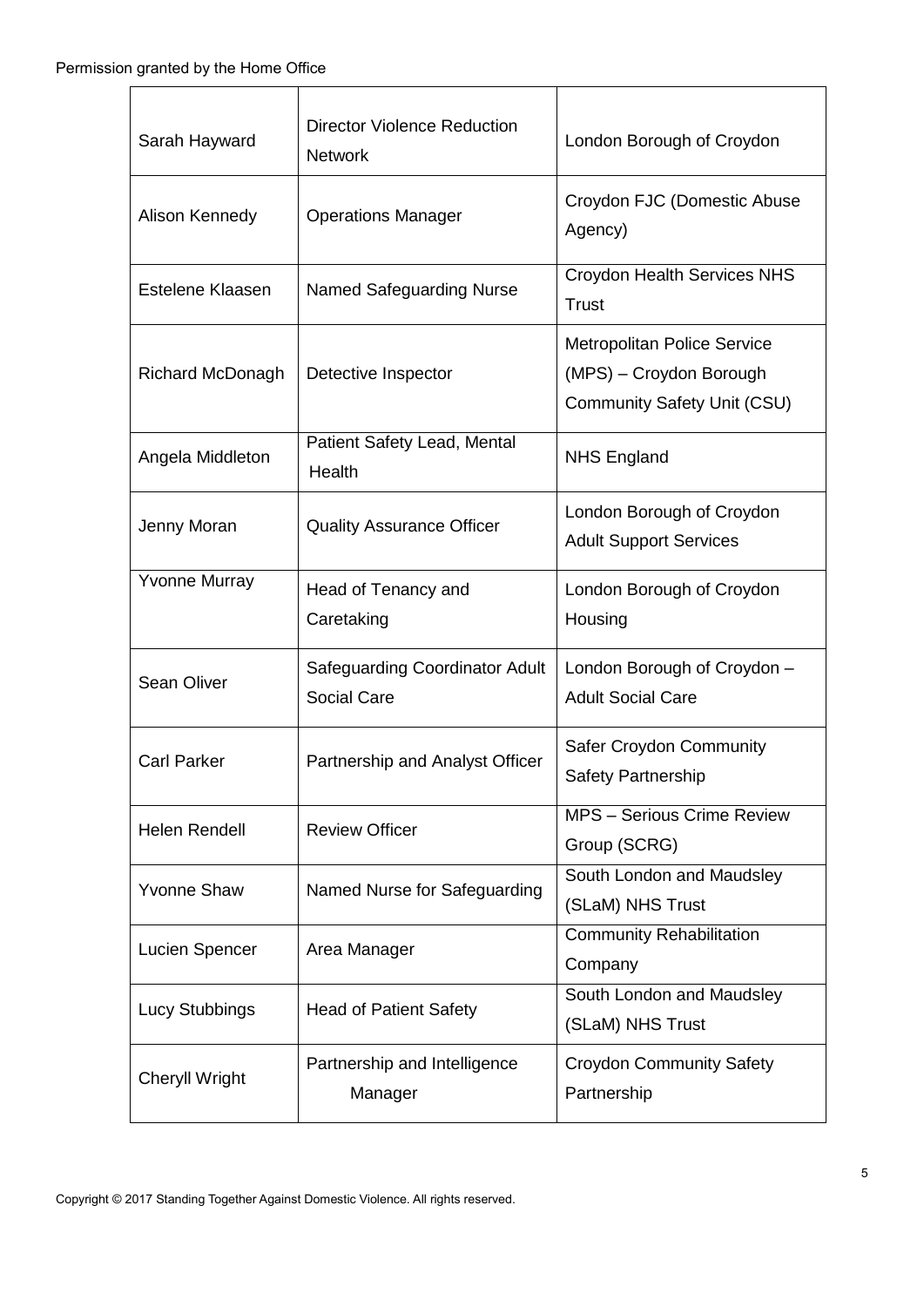| <b>Mark Yexley</b> | Independent Chair | Standing Together Against |
|--------------------|-------------------|---------------------------|
|                    |                   | Domestic Violence         |

- 1.3.2 *Independence and expertise*: Agency representatives were at the appropriate level for the Review Panel and demonstrated expertise in their own areas of practice and strategy, and were independent of the case.
- 1.3.1 The Review Panel met on three occasions, with the first meeting of the Review Panel on the 20 February 2018. There was a panel meeting to review the Overview Report on 6 February 2019. There was a final panel meeting to review CSP comments on the Overview Report on 6 November 2019.
- 1.3.2 The Chair of the Review wishes to thank everyone who contributed their time, patience and cooperation to this review.

### <span id="page-5-0"></span>**1.4 Chair of the DHR and Author of the Overview Report**

- 1.4.1 The chair and author of the review is Mark Yexley, an Associate DHR chair with Standing Together. Mark has received Domestic Homicide Review Chair's training from Standing Together and has chaired and authored 14 DHRs. Mark is a former Detective Chief Inspector with 34 years' experience of dealing with domestic abuse and was the head of service-wide strategic and tactical intelligence units combating domestic violence offenders, head of cold case rape investigation unit and partnership head for sexual violence in London. Mark was also a member of the Metropolitan Police Authority Domestic and Sexual Violence Board and Mayor for London Violence Against Women Group. Since retiring from the police service he has been employed as a lay chair for NHS Health Education Services in London, Kent, Surrey, and Sussex. This work involves independent reviews of NHS services for foundation doctors, specialty grades and pharmacy services. He currently lectures at Middlesex University on the Forensic Psychology MSc course.
- 1.4.1 Standing Together Against Domestic Violence (STADV) is a UK charity bringing communities together to end domestic abuse. We aim to see every area in the UK adopt the Coordinated Community Response (CCR). The CCR is based on the principle that no single agency or professional has a complete picture of the life of a domestic abuse survivor, but many will have insights that are crucial to their safety. It is paramount that agencies work together effectively and systematically to increase survivors' safety, hold perpetrators to account and ultimately prevent domestic homicides.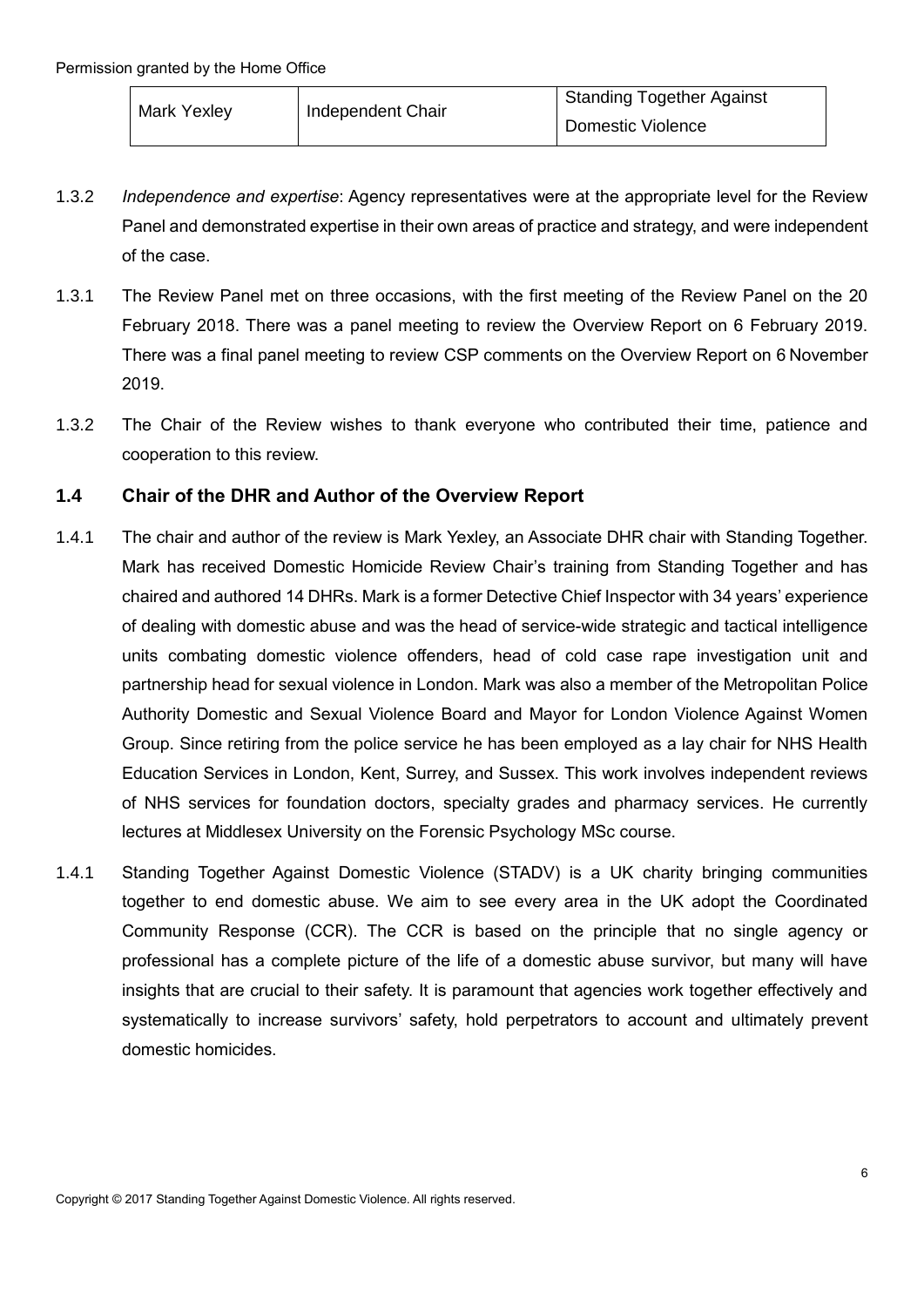1.4.2 *Independence:* The chair retired from the police in 2011. He has no current connection with the London Borough of Croydon or other agencies mentioned in the report. Whilst serving in the police, he was never posted to Croydon Borough.

### **1.5 Timescales**

- 1.5.1 The Safer Croydon Community Safety Partnership, in accordance with the December 2016 Multi-Agency Statutory Guidance for the Conduct of Domestic Homicide Reviews commissioned this Domestic Homicide Review. The Home Office were notified of the decision in writing on 18 August 2017.
- 1.5.2 Standing Together Against Domestic Violence (STADV) was commissioned to provide an independent Chair for this DHR in November 2017. The completed report was handed to the Safer Croydon Community Safety Partnership in December 2019.
- 1.5.3 Home Office guidance states that the review should be completed within six months of the initial decision to establish one. Initially there was a delay in the commissioning of the review chair. Further delays took place due to the criminal trial process, time taken to liaise with family in Romania, the use of translation services and attempts to interview the perpetrator in prison. The chair also took steps to interview colleagues and friends of Adult J in order to gain a better understanding of her life. Whilst there was limited contact with agencies, the final chronology was not completed until June 2018. The police chronology indicated that the UK Border Force had conducted an investigation into packages of drugs being sent to Adult K. Several months were spent trying to obtain information from the UK Border Force concerning the investigation and they were unable to provide any information to review. The panel also believed it would assist the process to include experts who could provide advice on the impact of domestic abuse on Eastern European women. The chair requested that the CSP commissioned support from Refuge Eastern European Gender Violence Advocacy Service. This was not agreed until 2019. The process was delayed in order to allow Refuge to advise on the final report and recommendations. The final delays to the process was due to objections raised by the CSP on the wording of the draft of the report approved by other panel members in July 2019. The chair suggested that the comments of the CSP should be considered by all of the panel and requested authority to hold a further meeting. This authority for that meeting was granted in October 2019 and the meeting was held in November 2019, when this Overview Report was agreed by all of the panel and CSP representatives.

### **1.6 Equality and Diversity**

1.6.1 The Chair of the DHR and the Review Panel did bear in mind all the protected characteristics of age, disability, gender reassignment, marriage and civil partnership, pregnancy and maternity, race, religion and belief, sex and sexual orientation during the review process.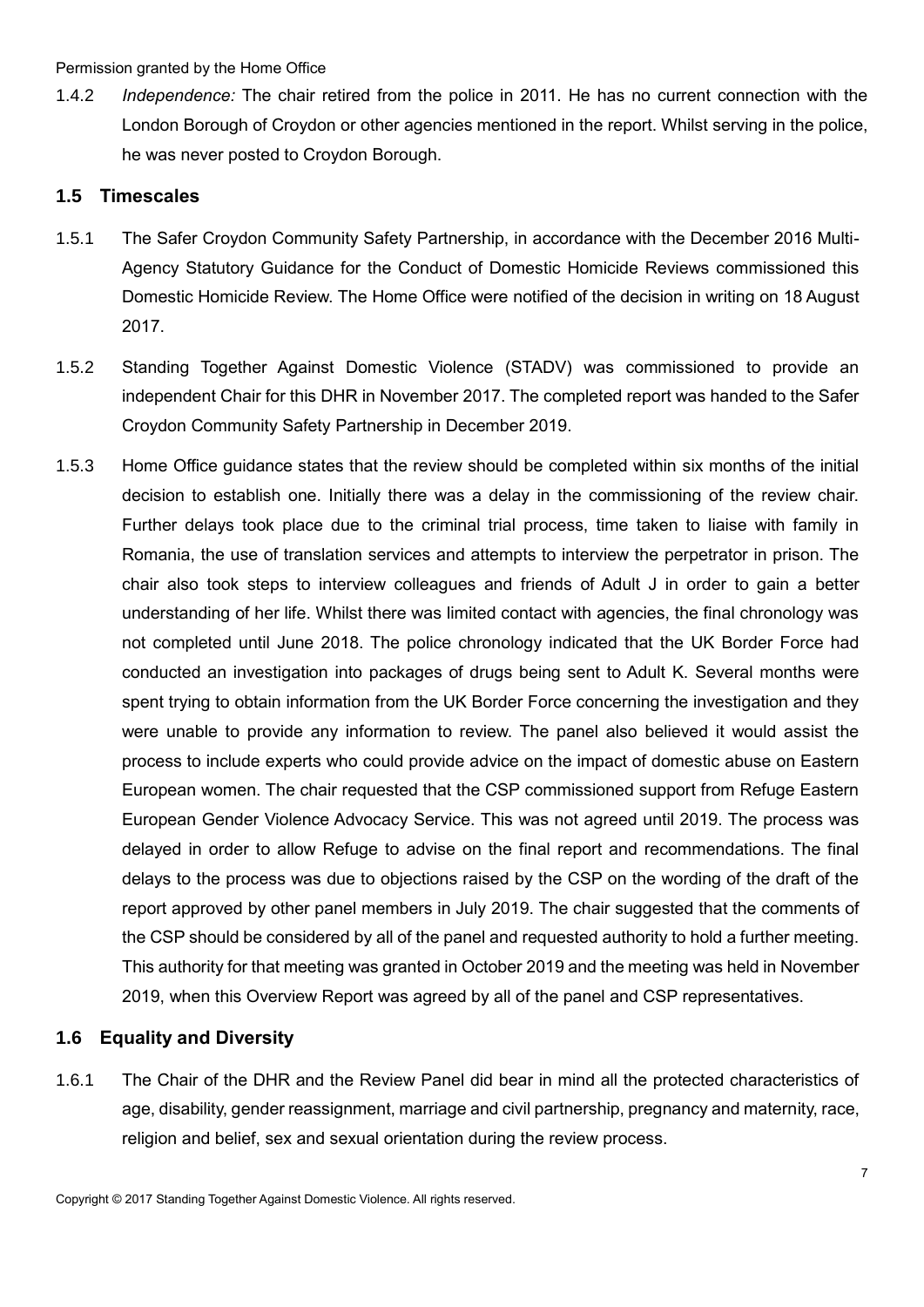- 1.6.2 Adult J was a 36 year old heterosexual white woman. Adult K was a heterosexual white man and was 34 years old at the time of Adult J's death. They were not married. The protected characteristics of disability, gender reassignment, religion/belief and sexual orientation do not pertain to this case in that neither party was disabled, was at any stage of transitioning from one gender to the other. They did not hold particular religious or other beliefs. Adult J was not pregnant. The DHR Panel provided special consideration to race, age, or marital or civil partnership status throughout this review to determine if responses of agencies were motivated or aggravated by these characteristics.
- 1.6.3 **Race:** Adult J and Adult K were both Romanian nationals. It is known that Adult J entered the UK six years prior to her death. The Review Panel gave special consideration to the nationality of both parties and whether their status, as migrant workers, in the UK affected contact with agencies.
- 1.6.4 **Sex:** Sex should always require special consideration. Recent analysis of Domestic Homicide Reviews; reveals gendered victimisation across both intimate partner and familial homicides with females representing the majority of victims and males representing the majority of perpetrators.<sup>1</sup> This characteristic is therefore relevant for this case, the victim of the homicide was female and perpetrator of the homicide was male.
- 1.6.5 In considering the impact of crimes on women from Eastern Europe there are other specific considerations. Refuge have found that Eastern European women are at particularly high risk of abuse compared to victims in other Refuge services. Victims can be more isolated than most and require specialist services who are aware of cultural and language needs.

### <span id="page-7-0"></span>**1.7 Terms of Reference for the Review**

-

- 1.7.1 At the first meeting, the DHR panel shared brief information about agency contact with the individuals involved, and as a result, established that the time period to be reviewed would be from January 2010 to the date of the homicide. It was established that Adult J came to the UK in 2010 and there had been very limited contact with agencies over the years. It was decided that all agencies could check records back to 2010 without additional demands on resources.
- 1.7.2 *Key Lines of Inquiry:* The Review Panel considered both the "generic issues" as set out in 2016 Guidance and identified and considered the following case specific issues:

<sup>1</sup> "In 2014/15 there were 50 male and 107 female domestic homicide victims (which includes intimate partner homicides and familial homicides) aged 16 and over". Home Office, "*Key Findings From Analysis of Domestic Homicide Reviews*" (December 2016), p.3.

 <sup>&</sup>quot;Analysis of the whole STADV DHR sample (n=32) reveals gendered victimisation across both types of homicide with women representing 85 per cent (n=27) of victims and men ninety-seven per cent of perpetrators (n=31)". Sharp-Jeffs, N and Kelly, L. "*Domestic Homicide Review (DHR) Case Analysis Report for Standing Together* " (June 2016), p.69.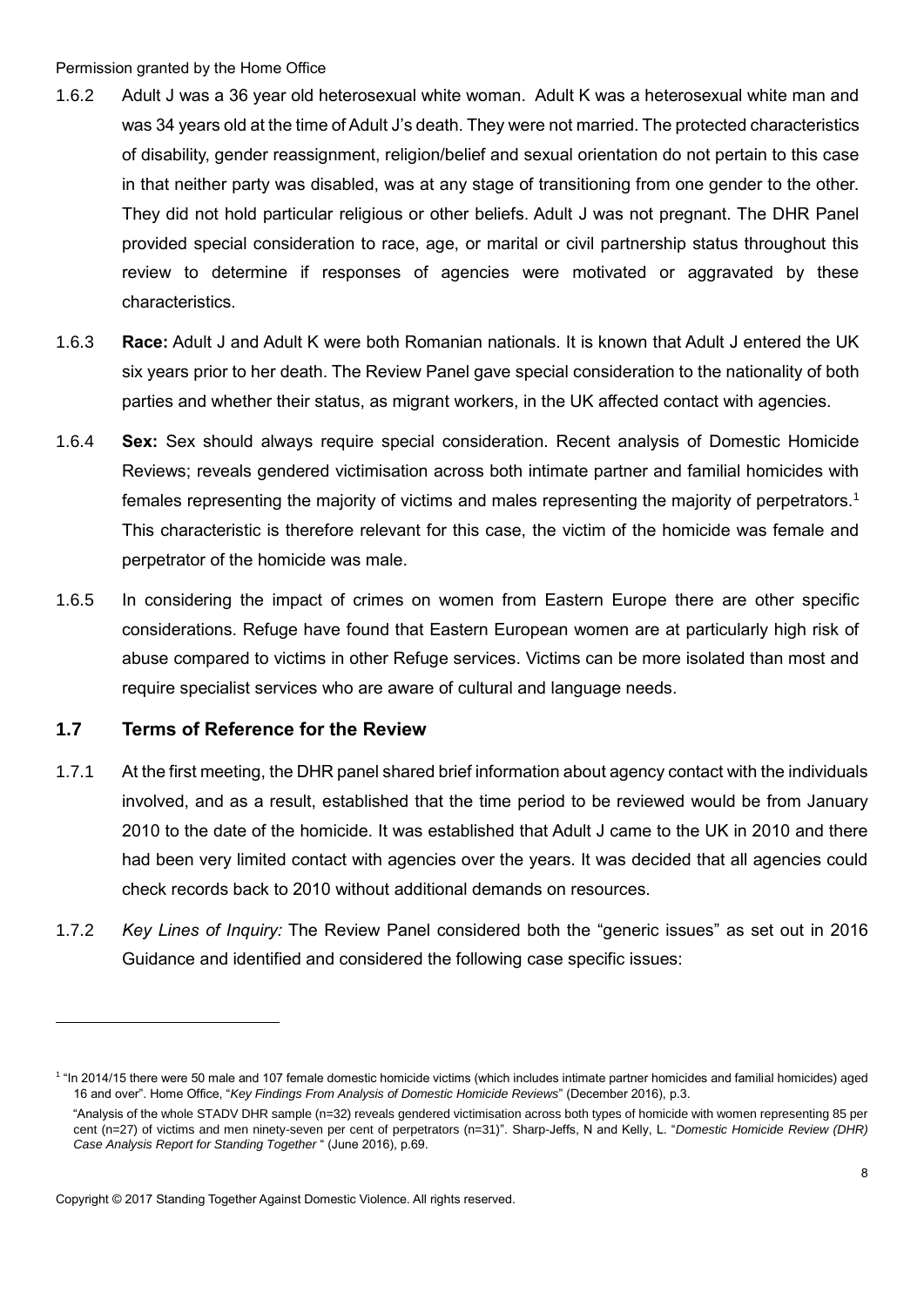- Experience of Adult J as a Romanian woman in the UK;
- Whether stalking behaviour, by Adult K towards Adult J, took place; and
- Review any evidence of substance misuse by Adult K.
- 1.7.3 As a result of identifying these key lines of enquiry, other agencies were invited to be part of the review due to their expertise in stalking, personal safety and additional barriers faced by East European women. These agencies had not been previously aware of the individuals involved. There were no local options available to consider the aspects of stalking and Eastern European women. The local statutory substance misuse service was included on the panel.
- 1.7.4 In relation to Eastern European input, Standing Together proposed that the domestic abuse charity Refuge be approached. Refuge provide expertise in the provision of services to Eastern European women experiencing abuse. It was agreed that Refuge would be commissioned by the CSP to review the Overview Report. Refuge were also able to provide expertise on the stalking aspects of the case.

### **1.8 Involvement of Family, Friends, Work Colleagues, Neighbours and Wider Community**

- 1.8.1 At the outset of the DHR process the CSP should notify the family of the victim, in writing, of their decision to undertake a review. During the review process the CSP lead at Croydon has retired and the new team members have not been able to establish if a letter was sent to the family. The Chair of the Review and the DHR panel acknowledged the important role Adult J's family could play in the review. The Chair of the DHR did write to the family, independently of the CSP.
- 1.8.2 Consideration was initially given to approach the brother of Adult J. He was the nominated member of the family dealing with the police investigation.
- 1.8.3 Initial contact, on behalf of the chair, was made through the police FLO and a police interpreter. Letters of introduction and explanation of the DHR process were provided through the FLO and the interpreter translated those face to face with Adult J's brother in February 2018. The initial letter outlined the services of Advocacy After Fatal Domestic Abuse (AAFDA) and offered the services of the Victim Support Homicide Service, but the family declined this support.
- 1.8.4 Adult J's brother agreed with the FLO that he could be contacted directly by the chair through email. Croydon CSP provided translation services for all correspondence. In April 2018, a letter of introduction and a copy of the Home Office DHR leaflet for families was translated into Romanian and sent by email to Adult J's brother. There was no response from Adult J's brother. A further email, in Romanian, was sent to Adult J's brother in September 2018. There was no response to that email. In October 2018 the chair contacted the FLO and asked that the police interpreter, known to have a good relationship with Adult J's brother, would send a further email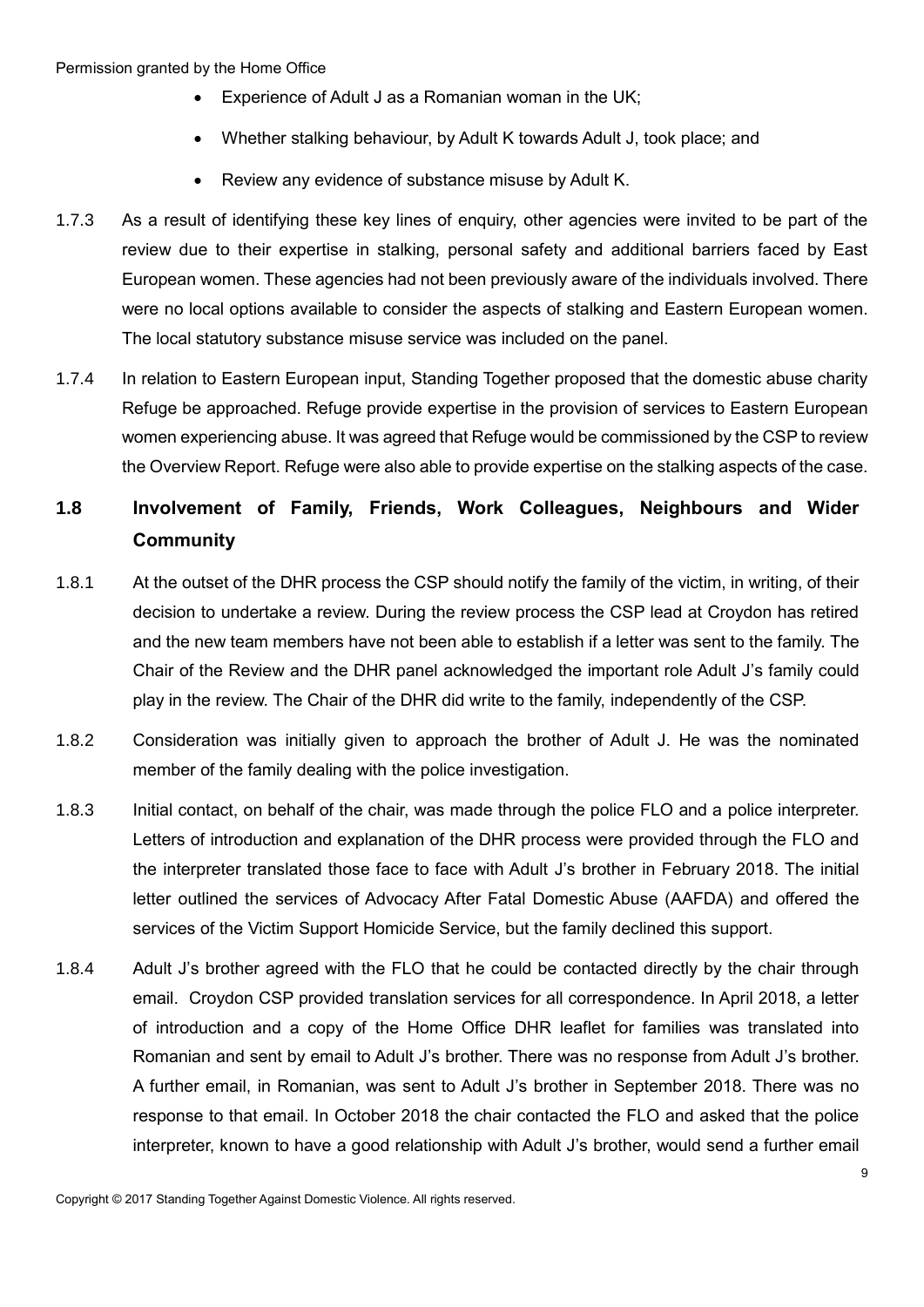to the brother. The email would ask Adult J's brother, whether he wished to talk to the chair by phone or whether he did not want contact. To date there has been no response from Adult J's brother.

- 1.8.5 Consideration was also given to contacting the niece and nephew of Adult J, children of her brother. Nephew Y indicated that he did not want any contact after the incident. However, his sister Niece X was willing for her details to be passed to the Chair of the Review.
- 1.8.6 The chair attempted contact with Niece X May 2018 and June 2018. Niece X responded to the text message, stating that she would be happy for the chair to send her information about the DHR process by email. The chair then sent a letter of introduction to Niece X. The letter included reference to the support offered by AAFDA. The chair also sent a copy of the Home Office DHR leaflet for families. The letter confirmed that the chair would attempt contact if he had not heard from Niece X after 30 days. A follow up call was made to Niece X and there was no reply. At the end of August 2018 a further email was sent to Niece X by the chair, there was no reply to the email. Enquiries were made with the FLO and they confirmed that they had not had any contact with the niece and nephew since the sentencing of Adult K earlier in 2018.
- 1.8.7 To date there have been no interviews with the family. In all correspondence with the family they are informed that supporting a DHR is a voluntary matter and they are not obliged to become involved in the process. The panel respect the wishes of the family.
- 1.8.8 The FLO was able to provide details of Adult J's employer. Adult J was a junior school teacher working in Croydon. The chair contacted Adult J's Head Teacher who was willing to support the review and she was interviewed face to face in October 2018. The panel would like to express their thanks to the Head Teacher and the FLO for their support of this review.

### <span id="page-9-0"></span>**1.9 Summary of Chronology**

- 1.9.1 Adult J and Adult K were not, and have never been, in an intimate relationship. They were not related. The case was reviewed under the DHR Guidelines as they were both members of the same household. Adult K and Adult J had been living together, as friends, in shared accommodation for around 6 years. They lived together with Adult J's adult niece and nephew in a privately rented terraced house. The four people had been living in the house for 15 months before the homicide.
- 1.9.2 Adult J was single at the time of her death. She was a qualified teacher in Romania. After entering the UK in 2010, Adult J trained to gain UK qualification to work as a primary school teacher. In 2016 Adult J stated work as a teacher in a Croydon junior school teaching eight and nine year olds. It should be noted that Adult J's Head Teacher was extremely supportive to the review.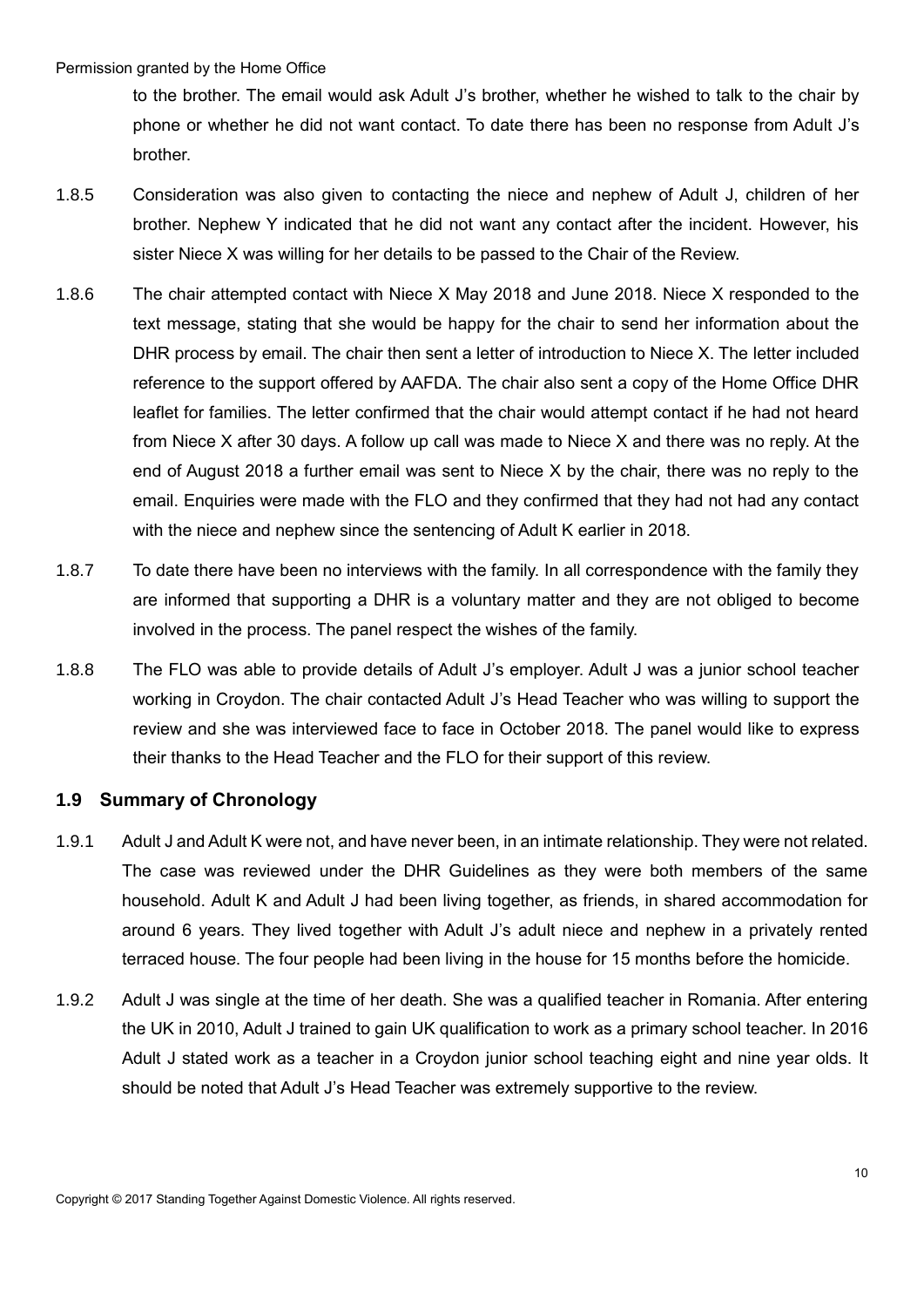- 1.9.3 Adult K was known to have worked in a number of jobs, including construction work. At the time of the murder he was employed as a caretaker in a property in central London. In November 2014 and September 2016, the MPS received information from the UK Border Force of seizure of a parcel addressed to Adult K at his home. There is no other information forthcoming from UK Border Force about this investigation.
- 1.9.4 It is believed, by family, that Adult K was infatuated by Adult J. Material discovered on Adult K's computer would support the family view and he was effectively spying on Adult J.
- 1.9.1 On a date in July 2017, from after midnight, Adult K had stayed up and had been watching pornographic films, on his computer. The films included scenes of graphic violence and death. He had been taking cocaine throughout the night, he also had painkillers and Viagra. In the early morning Adult J came down from her room and was attacked by Adult K. After the attack Nephew Y came downstairs from his room. Nephew Y saw Adult J laying on the kitchen floor, at that point Adult K hit him on the head with a hammer. Nephew Y tried to fight off Adult K, Niece X came downstairs and tried to help her brother. Adult K then grabbed Niece X and tried to hit her with the hammer. Niece X then hit Adult K over the head with a wine bottle. They fought with Adult K and managed to get him out of the house. It was the opinion of the police that Niece X's intervention was pivotal in saving her brother's life.
- 1.9.2 Police were called to the house and found Adult J unconscious. She had suffered severe head trauma. She was taken to hospital and never regained consciousness and died three days after the attack.
- 1.9.3 **Clinical Commissioning Group (CCG):** Adult J registered with a new GP service in 2016 and there were no safeguarding issues or any matters of concern for the panel. There were no records of Adult K registering with a GP.
- 1.9.1 **Croydon Health Services (CHS):** In 2013 Adult J attended her local Hospital with two minor medical complaints. There were no safeguarding concerns.
- 1.9.2 **Metropolitan Police Service (MPS):** Police provided information on the homicide and the background of both parties. Checks were conducted on police databases on Adult J and Adult K. There were no known previous incidents of either person coming to the attention of the police. The only record on police databases came from intelligence reports submitted by UK Border Force. The records show that two packages of prescription only drugs, addressed to the perpetrator, were intercepted by the agency before they were due for delivery. No further information was available.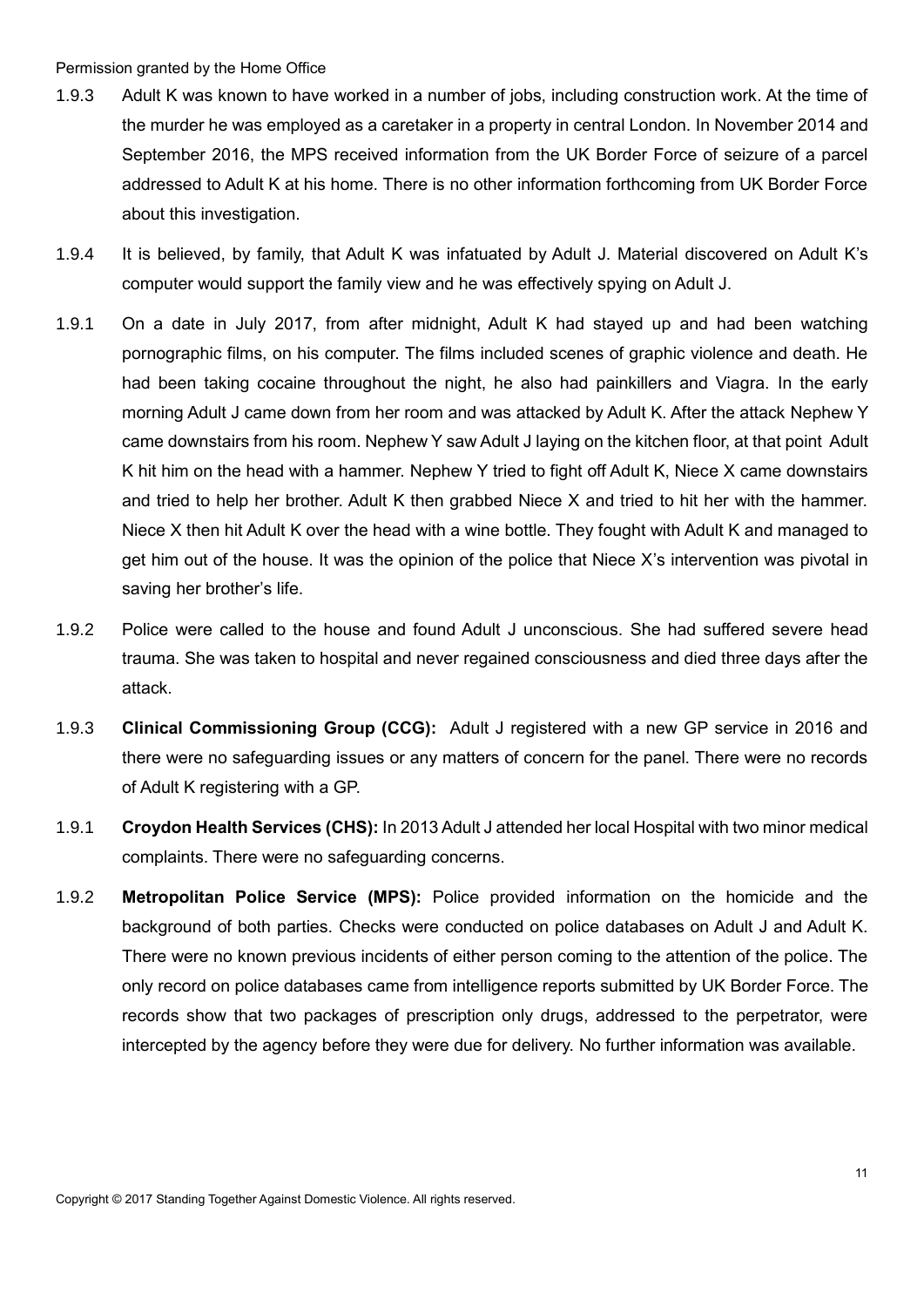### <span id="page-11-0"></span>**1.10 Conclusions (key issues during this review)**

- 1.10.1 There are no typical cases of domestic homicide, all emerge from specific circumstances and are tragic for families and friends. This case is particularly unique in that the relationship between victim and perpetrator falls outside guidelines that statutory agencies dealing with domestic abuse are focussed on. Adult J and Adult K had never been intimate partners and they were not members of the same family. Adult J was victim of stalking behaviours of a housemate and it appears that she was completely unaware of his covert actions. This stalking behaviour does reflect the actions of many men in cases of intimate partner abuse and a DHR is the most appropriate forum to analyse that behaviour and make links to local services supporting women and girls subject to violence.
- 1.10.2 This case has not revealed any concerns on the processes and procedures of statutory agencies who had contact with Adult J. The panel are unable to comment on information held by UK Border Force, because they could not produce any records for the panel.
- 1.10.3 **Services for Eastern European Women.** This case should be examined alongside the DHR reviewing the murder of Victoria, a Polish woman murdered in Croydon in 2016. Examination of both cases together has revealed the lack of services, in Croydon, that are specific to the needs of Eastern European women victims of violence. In setting up both DHR panels the local CSP were unable to suggest any local agencies that could support the panel. The expertise of Refuge was commissioned for both DHRs.
- 1.10.4 It is essential that all partners, working to prevent abuse and support victims, ensure that there are locally commissioned services available for Eastern European women who are vulnerable to abuse. We cannot be sure whether Adult J was aware she was being stalked. We know that she came from a country where there are limited services available for victims of abuse. We know services specific to Eastern European women were not known to the panel or CSP during the review process**.**
- 1.10.5 **Stalking.** The case has shown how stalking of a person who is a member of the same household can result in a Domestic Homicide. It is appreciated that the main agencies dealing with stalking in the UK are Non-Government Organisations (NGOs). The engagement of organisations dealing with stalking and personal safety have been challenging. One agency did not answer requests for support. When another agency, dealing with personal safety, was approached it was established that the cost of consultation was prohibitive to engagement with the DHR.
- 1.10.6 There is an appreciation of the panel that there is difficulty in accessing specialist services, but stalking should not be considered as a specialist element within domestic abuse services. Stalking and controlling behaviour is at the heart of domestic abuse and all local domestic abuse services should have available skills to support victims of stalking.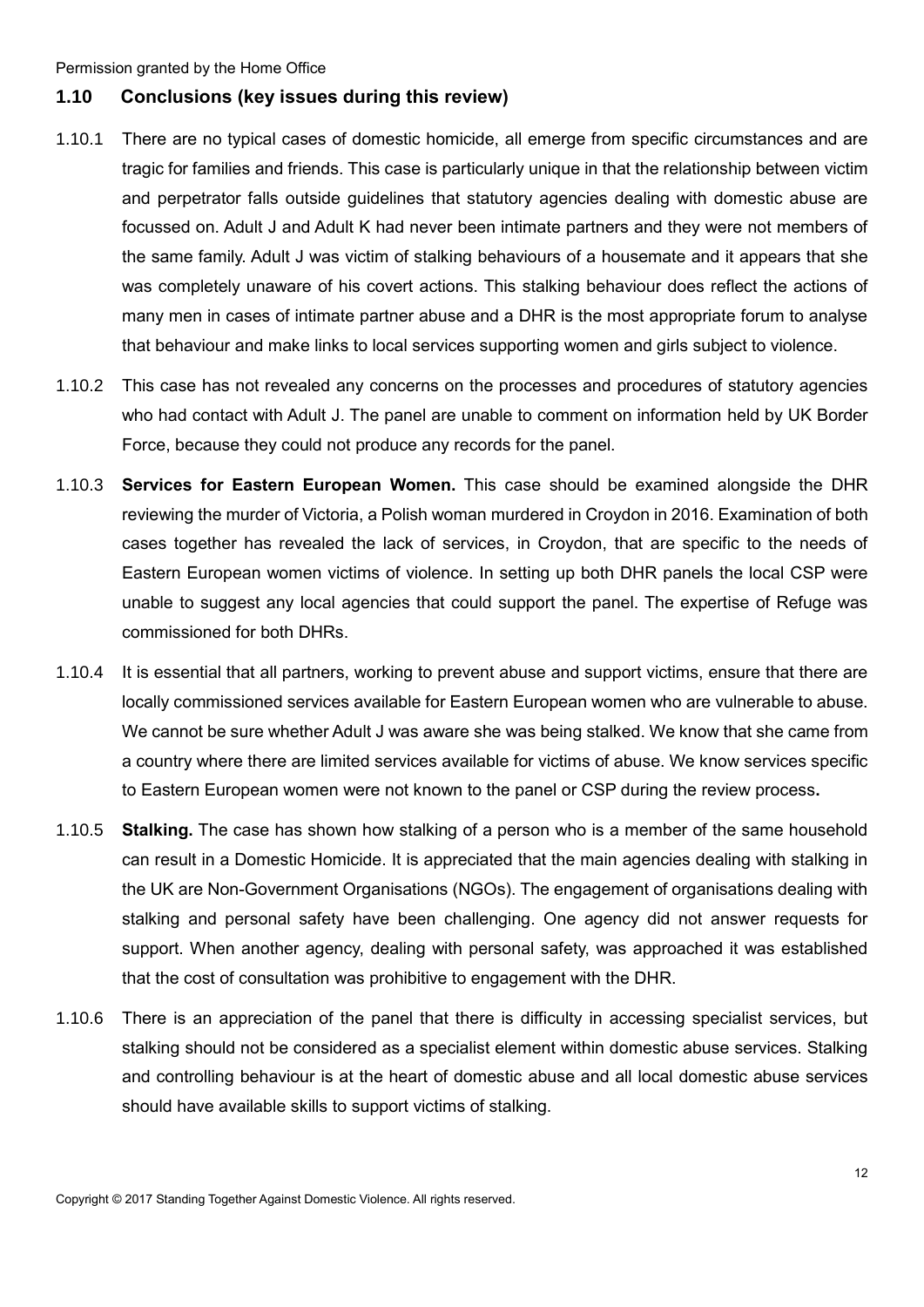- 1.10.7 **Tech Abuse.** Adult J's death has brought to light the use, by Adult K, of recent technology to intrude into the private life of his female housemate using spyware on home computers to monitor private communication and hidden devices to watch her shower. The use of Tech Abuse by perpetrators has become more prevalent as computers and mobile devices are used constantly in our everyday lives. The abusive partner who would previously intercept mail or follow their victim can now use more covert means to stalk and exert control.
- 1.10.8 Advice for victims of Tech Abuse has often been for them to stop using mobile devices. This has the potential to isolate victims even more, increasing vulnerability. Local domestic abuse services need to be in position to support potential victims of Tech Abuse, increasing personal safety wherever possible.
- 1.10.9 **UK Border Force and Substance Misuse.** It is known that Adult K was under the influence of controlled drugs when he murdered Adult J. Whilst Adult K had not previously been arrested, there was UK Border Force intelligence available to suggest that he was to be the recipient of controlled drugs. Whilst there is evidence that the Border Force passed intelligence to the local force, there is no evidence that any action was taken to investigate potential criminal offences or engage with local substance misuse services. This case has shown that there has been a systems failure in the management of investigation and information.

### <span id="page-12-0"></span>**1.11 Lessons To Be Learnt**

1.11.1 **Lesson 1. Culturally Specific Services.** Local VAWG services should provide language and culturally specific services, which reflect the demographics of the community it services, including Romanian/Eastern European women.

This case should be considered with reference to DHR on the Death of Victoria March 2016 in Croydon. Victoria was a Polish National living in Croydon and was murdered by her partner. The death of Adult J, a Romanian National, in the same borough 16 months later should bring into sharp focus the need for services that are specific to Eastern European women and girls in Croydon.

**Lesson 2. Abuse Using Technology.** This case has shown how technology can be used in stalking behaviour, intruding in the private lives of victims. The use of technology such as mobile devices and computers is becoming increasingly common. More needs to be done to increase awareness of the dangers of tech abuse and to understand women's experience of this. In addition to this, further studies are needed nationally to gather evidence into how women are particularly vulnerable to the dangers of technology abuse and tracking devices, to ensure that support is available to provide assistance to vulnerable women who are exploited by this type of abuse.

At the point of publication of this DHR, the Domestic Abuse Bill 2019-21 is being debated which will encompass abusive behaviour conducted using technology. The UK Government has also published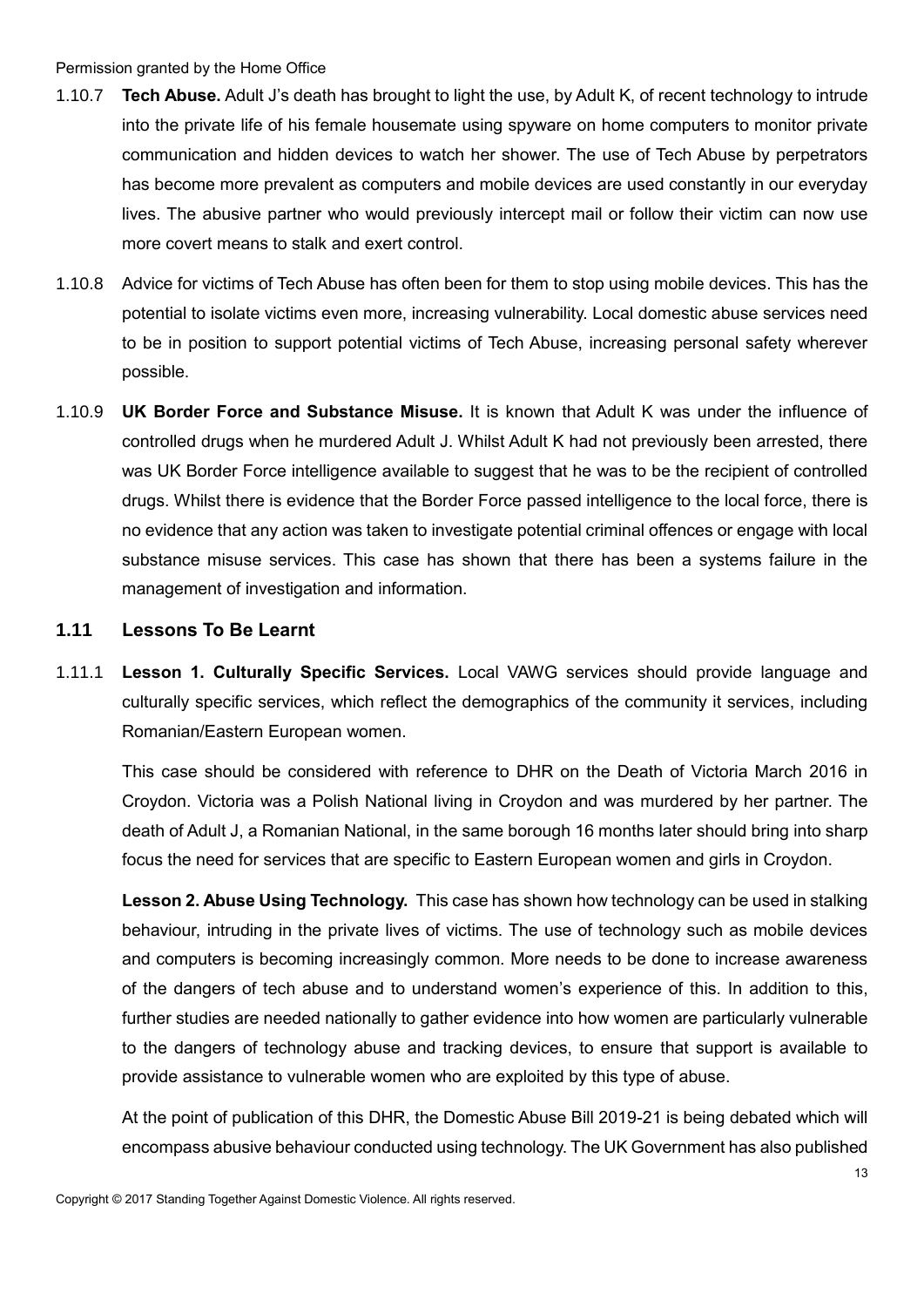an Online Harms White Paper, which outlines proposals to establish a duty of care for internet companies that will make clear their responsibilities to keep users safe. These are welcomed steps towards addressing this learning point.

**Lesson 3. Stalking.** Part of the review process has focused on the stalking behaviour of the perpetrator and has sought to rely on National Agencies and Non-Government bodies with specialisms in stalking. That advice was not available or very costly.

Stalking and controlling behaviour is a consistent factor in many cases of domestic abuse and there should be local expertise available to support victims without reliance on a National body.

**Lesson 4. Definition of Domestic Abuse.** This case has demonstrated that persons who are not in an intimate relationship or family member as defined by Cross-Government definitions of Domestic Abuse can still be victim of the same abusive behaviours and require the same services as those in defined abusive relationships.

The circumstances of this case of a woman being stalked and abused in a shared household, by a man known to her show that she should be given the same access to services as someone in an intimate relationship. Local services should promote that they have the flexibility to support the needs of a victim, rather than defining a person by their relationship status.

**Lesson 5. National Law Enforcement and Domestic Homicide Reviews.** In order to conduct effective DHRs, the panel needs to be in possession of all relevant information. In many cases, crucial information on immigration, major crimes including substance misuse will be held by National Agencies. These agencies are not subject to mandatory attendance at DHRs and yet are under the umbrella of the Home Office. In this case it was clear that the perpetrator was under the influence of a controlled drug at the time Adult J was murdered, and yet the panel could not access information held by a National Agency who intercepted drugs being delivered to the perpetrator.

If this information is not available for a Government prescribed review process, then it is hard to see how those National Agencies can help support victims of abuse on a daily basis.

### <span id="page-13-0"></span>**1.12 Single agency recommendations**

1.12.1 There are no single agency recommendations.

### <span id="page-13-1"></span>**1.13 Overview Report Recommendations**

1.13.1 The recommendations below should be acted on through the development of an action plan, with progress reported on to the Croydon Community Safety Partnership within six months of the review being approved by the partnership.

### **National Recommendations**